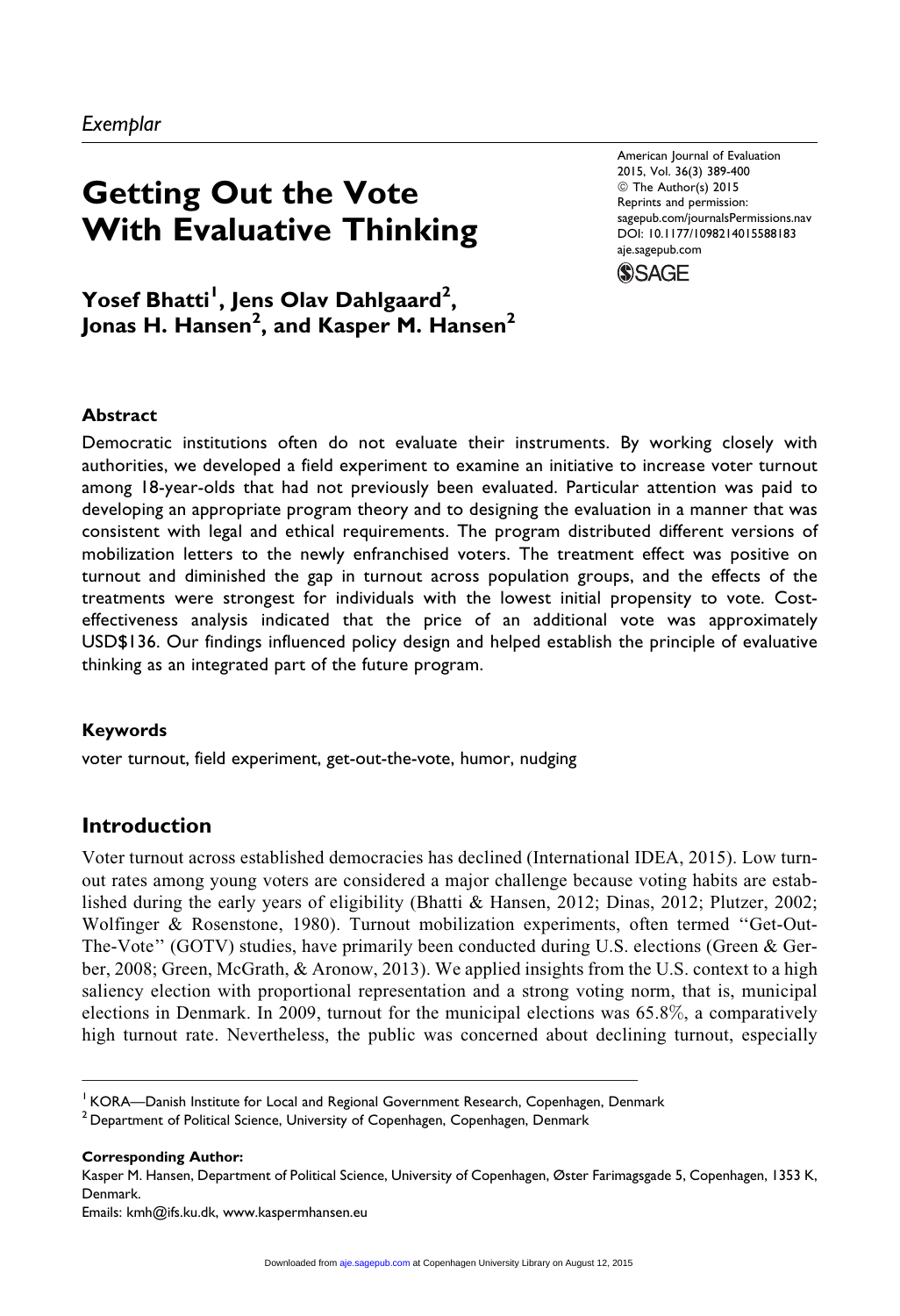among young voters (Bhatti, Dahlgaard, Hansen, & Hansen, 2014; Bhatti & Hansen, 2010). Denmark has a tradition, albeit limited, of trying to engage voters during elections, but these programs were not evaluated. By cooperating with the Danish Parliament, we applied evaluative thinking to a government mobilization program. This project allowed us to evaluate the effects of the program via a field experiment without compromising the main principles or legal and ethical requirements of the program.

Since 2005, the Danish Parliament has mailed copies of the Danish constitution to all citizens when they turn 18 years old, along with a formal letter congratulating them on their 18th birthday and informing them that they are now entitled to vote. The motivation for this program has been to increase electoral participation among young citizens (The Government & Danish People's Party, 2004). However, no one has yet applied evaluative thinking to the program, which is not atypical. A program that is perceived as a national symbol, institutionally protected, and normatively good, such as sending the constitution to citizens, is seldom evaluated (Dahler-Larsen, 2011; Vedung, 2008). To compensate for the evaluative deficit, we cooperated with the Danish Parliament's administration (henceforth, the commissioner) to develop and evaluate the program.

## The Two Challenges

When we first encountered the program, we identified two concerns. The first was the vaguely developed program theory. The theory suggested that when voters receive a letter from the Speaker of Parliament along with their copy of the Danish constitution, they learn about politics, become aware of the social norm of political participation and, consequently, are more likely to vote. This expectation is reasonable, and support can be found in the extensive literature in political science on GOTV campaigns and their effects (e.g., Green & Gerber, 2008). However, we observed that the Parliament had inadvertently stacked the deck against its own program by not specifying a causal link between receiving a copy of the constitution and participating in an election or an explicit program theory of how to maximize program impact. The program included a formal, vaguely worded letter that was delivered long before most voters had the chance to cast their first votes. The American GOTV literature tells us that nonpartisan, conventional mailers similar to the material in the program package typically produce limited effects (Green et al., 2013). Moreover, voters receive these packages on their birthdays, irrespective of when next election is scheduled. This timing of the treatment likely reduces its efficiency. Effects from GOTV campaigns tend to wane, and encouraging voters up to as many as 4 years before an election is very unlikely to have an effect on turnout (Cutts, Fieldhouse, & John, 2009; Gerber, Green, & Shachar, 2003). The original program was thus unlikely to produce large turnout effects.

The second concern was the feasibility of evaluation. All newly enfranchised voters are entitled, by law, to receive a copy of the constitution. In other words, we could not construct a control group of citizens who did not receive their copy of the constitution. This limitation seemed to impede evaluation of the program's effect. Thus, an alternative approach had to be developed.

## Development of the Program Theory

Our response to the first challenge was to develop a program theory in cooperation with the commissioner. First, we believed it was necessary to postpone the distribution of the packages containing the constitution and a letter until just before an election. The commissioner accepted the suggestion to postpone the distribution to young voters who turned 18 from May 2013 to Election Day in November 2013. This agreement solved two interrelated shortcomings. First, as discussed previously, sending out packages long before an election was likely to reduce its effect on turnout. Second, the postponement allowed distribution of the packages to voters who were a little older than 18.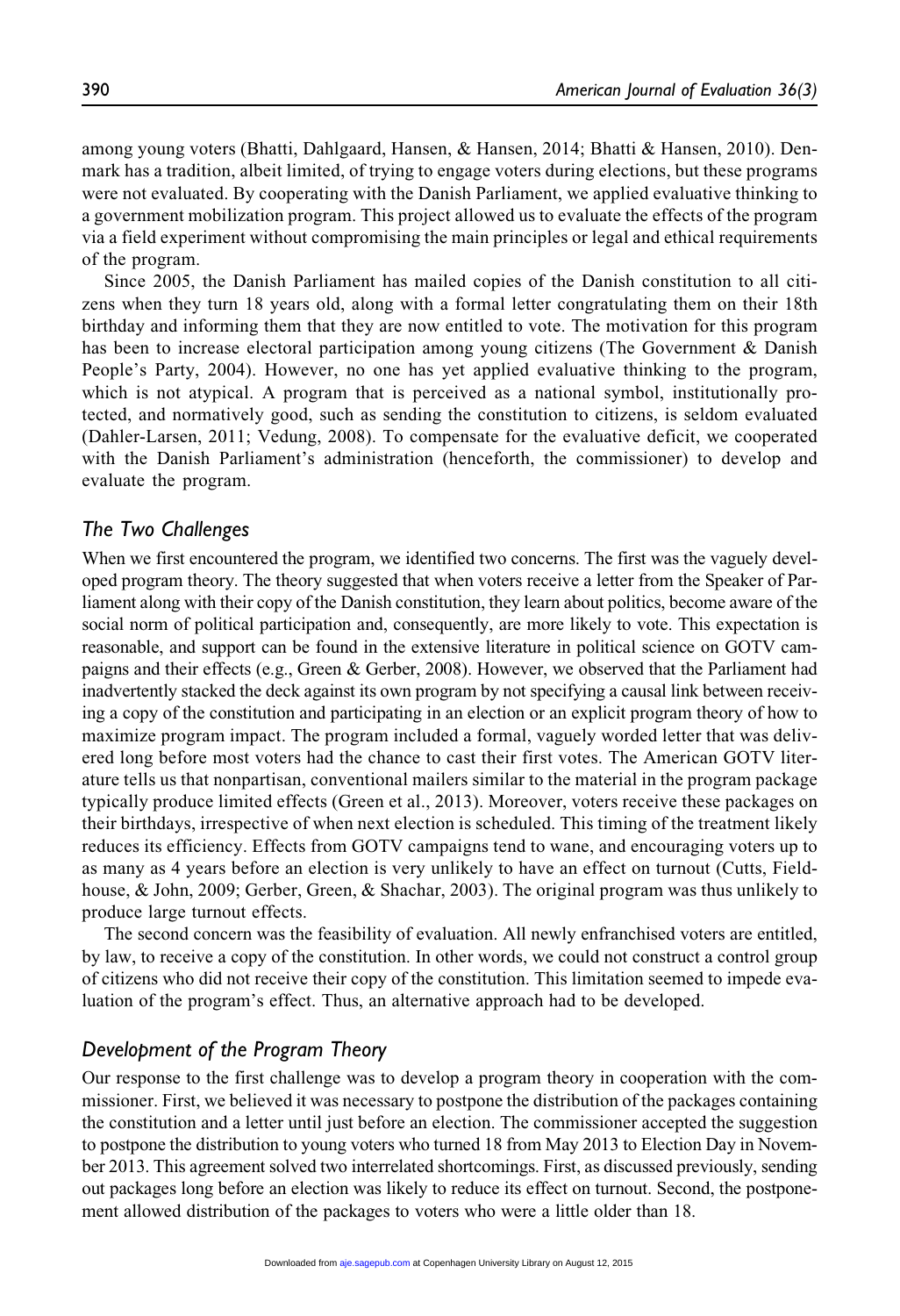Turnout drops dramatically among Danish voters, and young voters in other countries, within the first years of eligibility (Bhatti, Hansen, & Wass, 2012). Therefore, the ability to target voters who were a little older than 18 allowed for inclusion of voters with lower propensities to vote. In a high-turnout setting, such as the Danish elections, mobilization campaigns are likely to have most success mobilizing such low-propensity voters (Arceneaux & Nickerson, 2009). Postponing the distribution alone allowed the program to target more voters when it was more likely to affect turnout. In addition, the voters most likely affected were those for whom we changed the timing. This step in itself increased the likelihood that the program promoted participation.

## Adjustment of the Treatment Content

The next step in response to the first challenge was to adjust the content of the letter in accordance with the revisions to the program theory developed in dialogue with the commissioner. The distributed version of the constitution was a commented version with illustrations, which was not subject to change. However, the accompanying letter could be varied. The header of the letter was traditionally ''Congratulations'' and the signer was the Speaker of Parliament. The letter contained four paragraphs. The first stated that the voter now had acquired the right to vote in elections and thereby gain influence in politics. The second framed the need for citizens to support democracy by voting and engaging in politics. The third was a short description of the Constitution's status and content. The final paragraph explained the motivation for distributing the constitution to all recently eligible voters.

The last three paragraphs were unchanged. The second paragraph corresponded to an argument about civic duty. Political scientists have long pointed to civic duty as a chief motivation for voting (Blais, Young, & Lapp, 2000; Riker & Ordeshook, 1968). Furthermore, GOTV campaigns found that highlighting the civic duty of voting can increase participation (Gerber & Green, 2000; Gerber, Green, & Larimer, 2008). In the first section, a small change was made, reminding the voter that she was eligible for the upcoming election rather than merely reminding her of a general eligibility to vote. Therefore, the revised conventional letter resembled the original letter.

With the emphasis on civic duty and reminder about the forthcoming election, it seemed likely that the letter itself would actually have affect turnout when mailed closer to the election. However, as noted previously, nonpartisan, conventional letters typically produce small effects. Research suggests that stronger effects are produced by unconventional letters (Green et al., 2013). Thus, an acceptable unconventional treatment might increase turnout more than the revised letter. Unconventional letters are a broad category, but most are framed as social pressure reminding voters of their own (or perhaps their neighbors') past participation or abstention and promise that updated information will be provided after the upcoming election (Gerber et al., 2008, Panagopoulos, 2010).

Because the social pressure argument was not allowable by law, we urged the commissioner to think creatively and develop a nontraditional approach. They suggested an innovative, unconventional letter relying on humor. Advertisers use humor routinely, and public information programs have tried this tactic with promising results. For instance, a field experiment on melanoma prevention showed that a humorous leaflet increased knowledge compared to a control group and had a higher reading rate than a conventional information leaflet, though it did not lead to a stronger increase in knowledge than the conventional leaflet did (Richard et al., 1999). Furthermore, several studies of political comedy suggest there is a positive relationship between exposure to satire and political knowledge and further information acquisition, as well as a positive impact of watching political comedy on political self-confidence (Brewer, Young, & Morreale, 2013; Cao, 2010; Xenos & Becker, 2009; Young & Hoffman, 2012). Because we targeted young voters and had a special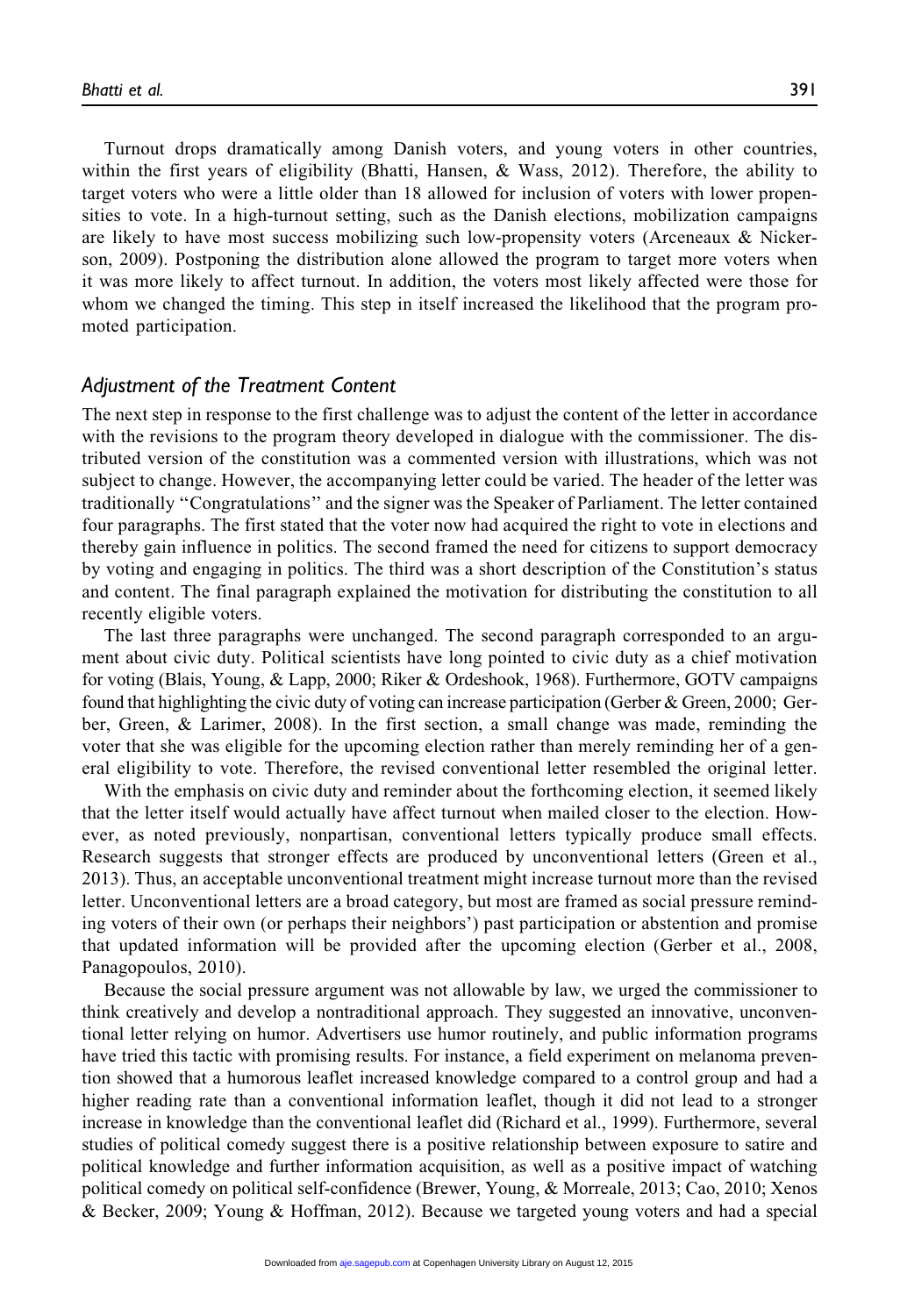interest in voters who might not read a conventional letter, it seemed credible to rely on humorous communication to engage and retain voters. The commissioner developed a humorous cartoon flowchart. In the flowchart, the voters had to answer one question at a time and with near certainty, they would end up in a scenario where the reasonable choice was for them to vote. Figure 1 (see p. 5) depicts the two treatments. They are also available from the authors in higher resolution.

With an appropriate program theory change, the commissioner changed the timing of the treatment, made changes to the traditional letter, and developed a new humorous cartoon to maximize the effects of the program.

## Development of a Feasible Design

Our response to the second challenge (the legal requirement that all voters receive a copy of the constitution) was to utilize a variation of a randomized waitlist field experiment. In a randomized waitlist experiment, all individuals eventually receive the same treatment, but the timing is varied (Gerber & Green, 2012, pp. 276–281). We did not administer the same treatment to all voters, however. Instead, we randomly divided them into three groups. Two groups received the constitution along with either the modified conventional letter or the humorous letter. Both packages were dispatched five days before the election. The third group served as a control group and received the constitution along with the usual letter after the election. As treatment assignment was random, comparing outcomes among the three groups provides unbiased estimates of the overall treatment effects and the differences between the two treatments. This setup overcame the legal hurdle that everyone must receive the constitution, without damaging the prospects for causal inference. However, this design did create another tension because we excluded voters from a treatment during the time this treatment was expected to be most beneficial for their propensity to vote. Even so, the commissioner accepted this exclusion. In the discussion, we briefly discuss the implications of delaying treatment.

We needed to know the ages and addresses of all voters to select the sample and distribute the treatment according to the design. All Danes have a unique personal number that identifies them in the Civil Registration System (CRS; Pedersen, 2011). After the election, the treatment information was merged with validated turnout, which we collected in collaboration with all 98 Danish municipalities, and a very detailed set of sociodemographic variables from Statistics Denmark. These variables allowed us to assess the heterogeneous effects, which we address subsequently.

Our sample drawn from the CRS contained all young citizens between 18 and 18½ years on Election Day (33,520 individuals). Of these individuals, we excluded 5,657 for use in two other experiments, 413 individuals who lived in households with more than 1 individual in the experiment to avoid contamination through intra-household spillover effects, and 306 individuals with no voting records. This produced a sample of 27,144 relevant voters. Of these, 8,887 were randomly assigned to receive the revised letter and constitution (the traditional package), 8,920 received the cartoon and constitution (the vivid package), and 9,337 were assigned to the control group (received the traditional package after the election).

### Empirical Analysis

Based on the program theory, we expected a positive effect of the treatments on turnout. Furthermore, we expected the humorous letter (the vivid package) to have a larger effect than the revised letter (the traditional package). Because individuals were randomly assigned to the two treatment groups and control group, we can straightforwardly evaluate the program's effect on turnout by comparing the turnout rates of the treatment groups to the rate of the control group, the latter of which did not receive a treatment until after the election.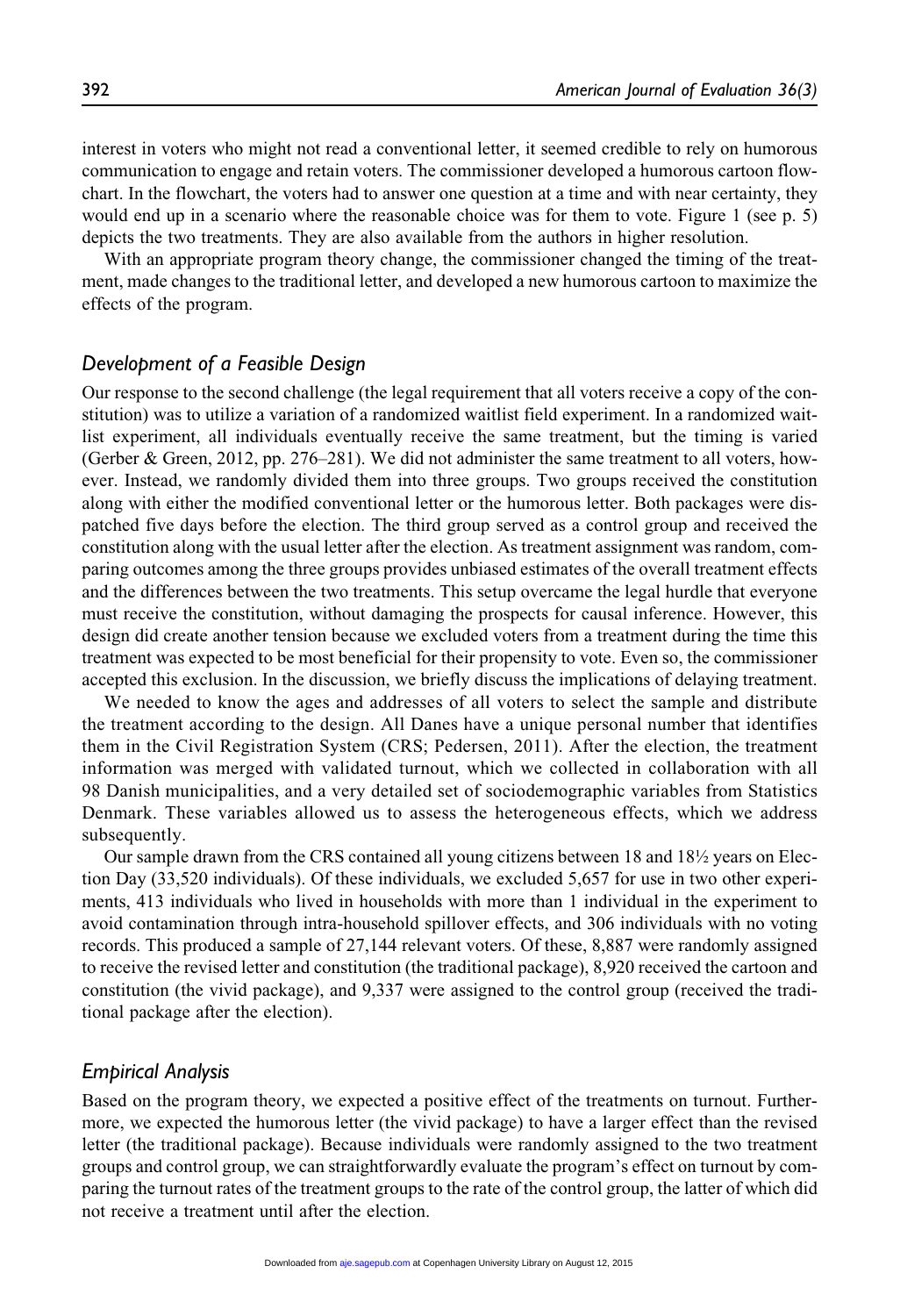

**SETIA** FOLKETINGET

Folketingets formand

Christiansborg<br>DK-1240 København K

TIF: +45 33 37 55 00<br>Fax +45 33 32 85 36 www.ft.dk<br>ft@ft.dk

# Tillykke

Du har fået valgret, og du kan allerede stemme ved kommunal- og regionsvalget på tirsdag den 19. november.<br>Ved at stemme får du indflydelse på, hvem der bestemmer i Danmark, og hvad det er for en politik, der skal før Er du dansk statsborger, kan du fremover også stemme til bl.a. folketingsvalg og folkeafstemninger. For at værne om det danske folkestyre er det vigtigt, at vi som borgere gør brug af muligheden for at stemme og a muligheden for selv at blive aktive i politik. Det var i 1849 - for mindre end 200 år siden - at Danmark afskaffede enevælden, hvor kongen bestemte, og fik den første grundlov. Grundloven er fundamentet for vores demokrati den er grundlaget for det danske folkestyre. Grundloven fastsætter først og fremmest de grundlæggende rammer for, hvordan landet skal styres. Det gælder<br>F.eks. princippet om magtens tredeling i den lovgivende, den udøverde og den dørrmende magt. Grundloven inde holder også det værdisæt, som er bærende for det danske folkestyre, nemlig frihedsrettigheder Grundloven tilhører os alle sammen, og den er vigtig for os. Derfor har Folketinget besluttet, at alle, der fylder 18 år eller bliver dansk statsborger, skal modtage grundloven med forklaringer. Jeg håber, at du vil læse grundloven og bruge den som fundament for din deltagelse i den demokratiske debat.

Med venlig hilsen

**Control** 

Folketingets formand Mogens Lykketoft

Figure 1. Applied traditional and vivid treatments (partial). Figure 1. Applied traditional and vivid treatments (partial).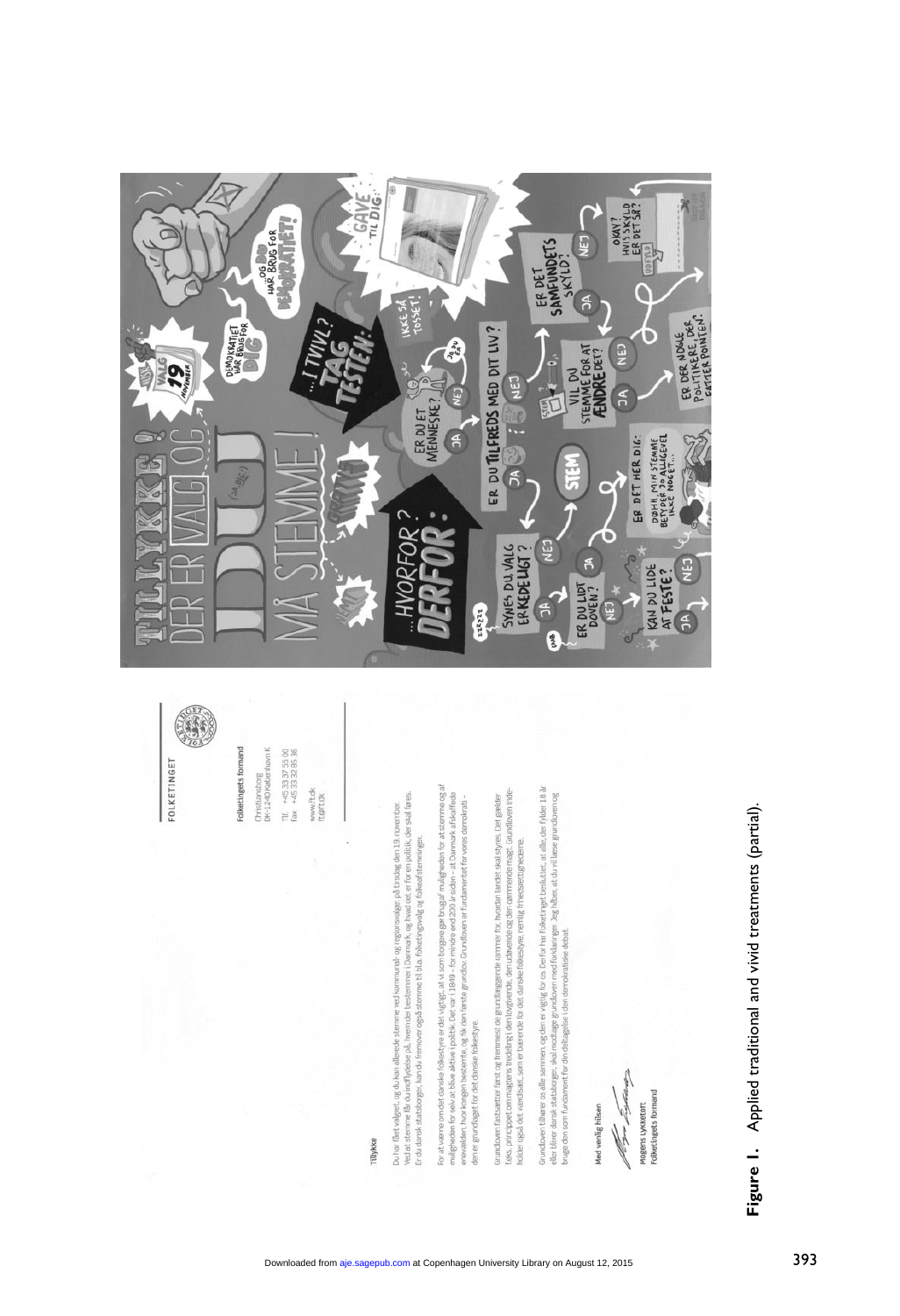|                                           | Turnout Percentage | Increase in Turnout<br>Compared to Control | n      |
|-------------------------------------------|--------------------|--------------------------------------------|--------|
| Control (received package after election) | 72.85              |                                            | 9.337  |
| Combined (received a package)             | 73.92              | $1.07*$ (0.57)                             | 17,807 |
| Traditional package                       | 73.43              | 0.58(0.66)                                 | 8,887  |
| Vivid package                             | 74.41              | $1.56*(0.65)$                              | 8,920  |

#### Table 1. Turnout Rates Across Experimental Groups.

Note. The differences from the control group are tested by a logit regression with individual participation as the dependent variable and treatment as an independent variable with the control group as the reference. Standard errors from average marginal effects are in parentheses.

 $*_b$  < .05 (one-sided test). The difference between the two treatments is not statistically significant  $p = .070$  (one-sided test).

The turnout rate for those who received a package was 73.9%, which represents a statistically significant 1.1% increase over the turnout rate of the control group (see table 1). This result is noteworthy given the high baseline (control group) turnout rate. The turnout rates for the packages were also higher than the control group, but the difference was only statistically significant for the vivid package (effect estimate  $= 1.6$  percentage points). There is a noticeable 1.0% higher turnout rate among the recipients of the vivid package compared to the traditional package, which is consistent with the expectations. However, the difference is not statistically significant,  $p = .07$  (one tailed). In another analysis (available from the authors upon request), we perform the analysis including pretreatment covariates that might lead to more precisely estimated effects (Gerber & Green, 2012, p. 121). However, this analysis does not change any of the conclusions.

## Subgroup Effects

The commissioner was greatly interested in whether the program decreased or increased turnout inequalities among young voters. A strong normative ideal of political equality among the main political actors in Denmark exists. Therefore, it was considered normatively preferable that the program help reduce inequalities. To investigate whether we achieved this result, we followed a three-step procedure (see Enos, Fowler & Vavreck, 2014, for a similar approach).

First, in our control group, we regressed whether the person voted on a range of variables that we know predict participation in the Danish context (Bhatti & Hansen, 2013).<sup>1</sup> We restricted model fitting to the control group because we expected that the covariates conditioned the treatment effect. Therefore, including the treatment groups in the first step might bias the predictors. In the next step, we used the estimated regression coefficients to predict turnout across groups. We called this prediction ''the propensity to turnout'' for the individual. The final step was to regress individual turnout on the propensity to turnout interacted with the treatment to determine whether the effect of the treatments varied by participation propensity. Figure 2 illustrates the conditional average treatment effect (CATE) by turnout propensity. At the bottom, the figure includes a rug plot for each percentile of the distributions of the propensity to participate, including the maximum and the minimum values.

The figure displays a substantial effect for those with low propensities to vote and low effects for high-propensity voters. The CATE peaks at a propensity to vote of approximately 0.30. At this level, the CATE is well above 5 percentage points for both the vivid and the traditional packages. We can also see that the CATE is statistically significant for citizens with a propensity to turnout up to approximately 0.65. When the propensity to participate exceeds 0.7, the differences are statistically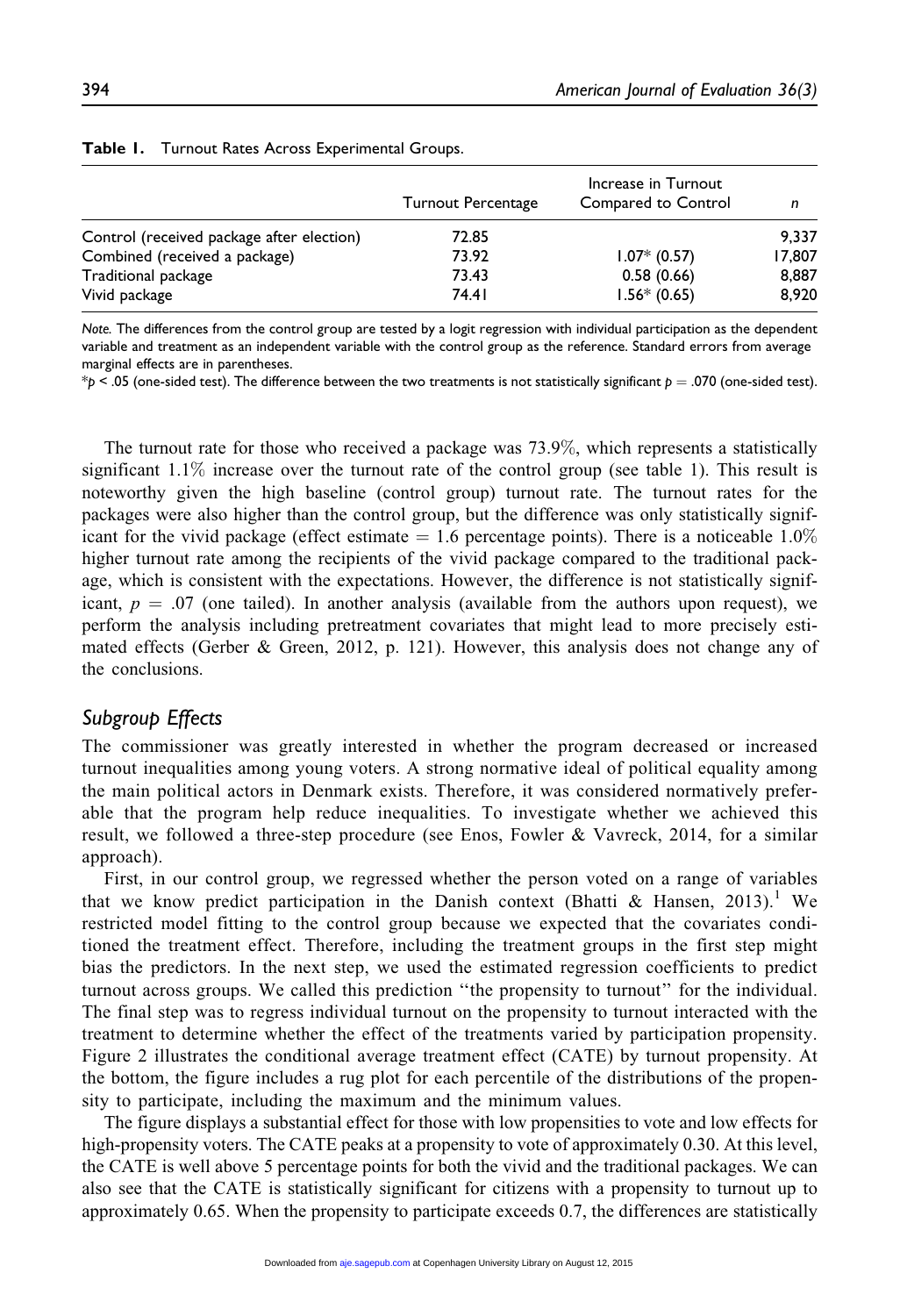

Figure 2. Turnout and propensity to turnout across experimental groups.

insignificant. This analysis supports the commissioner's hope of reducing the gap in turnout rates across subgroups through the program because those who were least likely to participate caught up somewhat to those who were most likely to participate. In a robustness analysis (available upon request), we restricted the sample to the 5th, 10th, 25th, and 50th percentiles to ascertain that high-propensity voters did not drive the results of the heterogeneity analysis. The substantial conclusions are robust to these restrictions.

# **Discussion**

Democratic institutions often do not evaluate programs that are perceived as normatively good, for example, those aiming to increase turnout. This was true of the Danish Parliament first time voter packages, which had been in effect since 2005. We cooperated with the commissioner to develop a more explicit program theory to improve the program. Furthermore, we implemented a design that respected legal impediments to evaluation. We utilized a variant of a randomized waitlist field experiment, where the control group received a treatment after the point of measurement. The design thereby allowed testing the program's effect on voter turnout with strong internal and external validity, while ensuring that everybody received the most substantial element of the intervention (Boruch, 2005; Henry, Smith, Kershaw, & Zulli, 2013).

On average, the interventions increased turnout approximately 1.1 percentage point. With 18,075 persons treated, an estimated 199 extra voters were mobilized by the campaign. A reasonable estimate of the price of each mailing is \$1.50 and, consequentially, the price per extra vote was approximately \$136. Whether this is an acceptable price per vote to continue the program is up to the commissioner to decide. In general, putting a price on the value of democracy, which, among other things, depends on citizen participation, is a difficult task. However, note that the calculated number of extra votes represents only the direct effect. Substantial spillover effects from mobilization campaigns have been previously observed (e.g., Arceneaux & Nickerson, 2009; Sinclair, McConnell, & Green, 2012). The evidence suggests that when one voter is mobilized directly by a campaign, a sub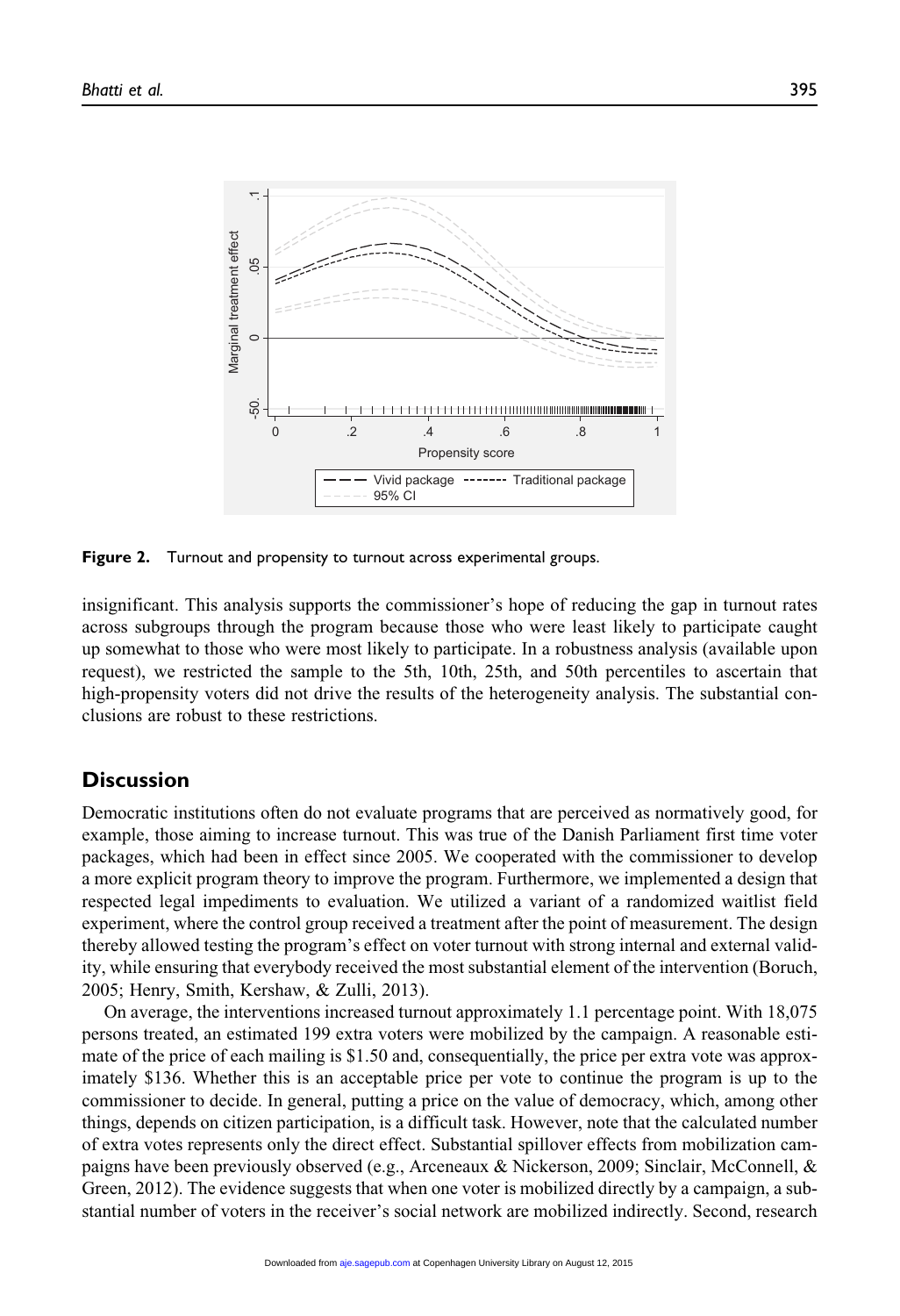on turnout has documented a habitual element of turnout behavior. When a citizen votes in one election, she is substantially more likely to vote in future elections (Cutts et al., 2009; Gerber et al., 2003). Encouraging citizens to vote in the first election for which they are eligible might be especially important because the probability of developing a habit of voting instead of nonvoting increases (e.g., Gerber et al., 2003; Plutzer, 2002). In other words, the effects reported in the evaluation are likely the lower bound effects of the total increase in participation among voter networks and across elections.

## Did the Campaign Change Election Outcomes?

For the commissioner, it was important to maintain a party neutral position. When evaluating the potential impact *after* the campaign, it seems unlikely that the treatment influenced election outcomes with 199 mobilized voters across 98 municipalities. However, such an assessment could not be made before the election. Instead, before the election, we considered whether potentially mobilized voters were expected to vote differently than those who would vote in the absence of the campaign. According to previous research, young Danes' voting preferences do not differ markedly from the older generations (Stubager, Hansen, & Andersen, 2013). However, this research makes no claims about abstainers, which did not allow us to entirely rule out that mobilized voters behave differently. We estimated the number of voters we could mobilize. As we describe previously, existing research on nonpartisan mailings have found small mobilization effects. Gerber, Green, and Larimer (2008) find an effect of 8% with a uniquely powerful treatment. We found it extremely unlikely to produce a similar effect considering our comparatively high baseline turnout and weaker treatment. However, had we caused an 8% increase in participation among the treated, we would have mobilized approximately 1,400 voters, which would still be unlikely to change the outcomes of elections with over 3 million participating voters.

In sum, the finding that young voters vote similarly to the older generations and the limited expected effect left us assured that the campaign would not influence election results. In general, such considerations are important when conducting campaigns of this type, especially when representing a democratic institution mobilizing for elections.

## Could We Withhold Treatment From Voters?

One reason public agencies are reluctant to exempt a random part of the population from an experiment is the concern that they will exclude citizens from a potentially beneficial treatment (Cotterill & Richardson, 2010). A central principle of public administration is the equal treatment of citizens and, at first, one could argue that a control group breaks with this principle. However, publicly funded or administered programs often exempt some citizens from a policy initiative, while others participate in the initiative. This selection is often necessary due to priorities and budget constraints (Banerjee & Duflo, 2014). One advantage of randomization is that assignment to the treatment occurs by chance rather than by some political criterion, which can be advantageous from an ethical perspective because everyone in the target population has equal probability of being targeted by the program (Gueron, 2002). This eliminates arbitrary criteria to which policy makers could otherwise resort. Furthermore, the randomization process is transparent and is arguably perceived as fair by organizations involved in field experiments as well as individuals placed in either treatment or control groups (Banerjee & Duflo, 2014, p. 101). Finally, the control group was not deprived of any rights or entitlements. They could vote just like the treatment groups could, and after the election, they received their copies of the constitution as required. In conclusion, the design of the study did not alleviate all potential concerns, but it ensured that the differences in treatments were determined by randomization and that the main difference between citizens was that a minority received the treatment at a potentially less beneficial time.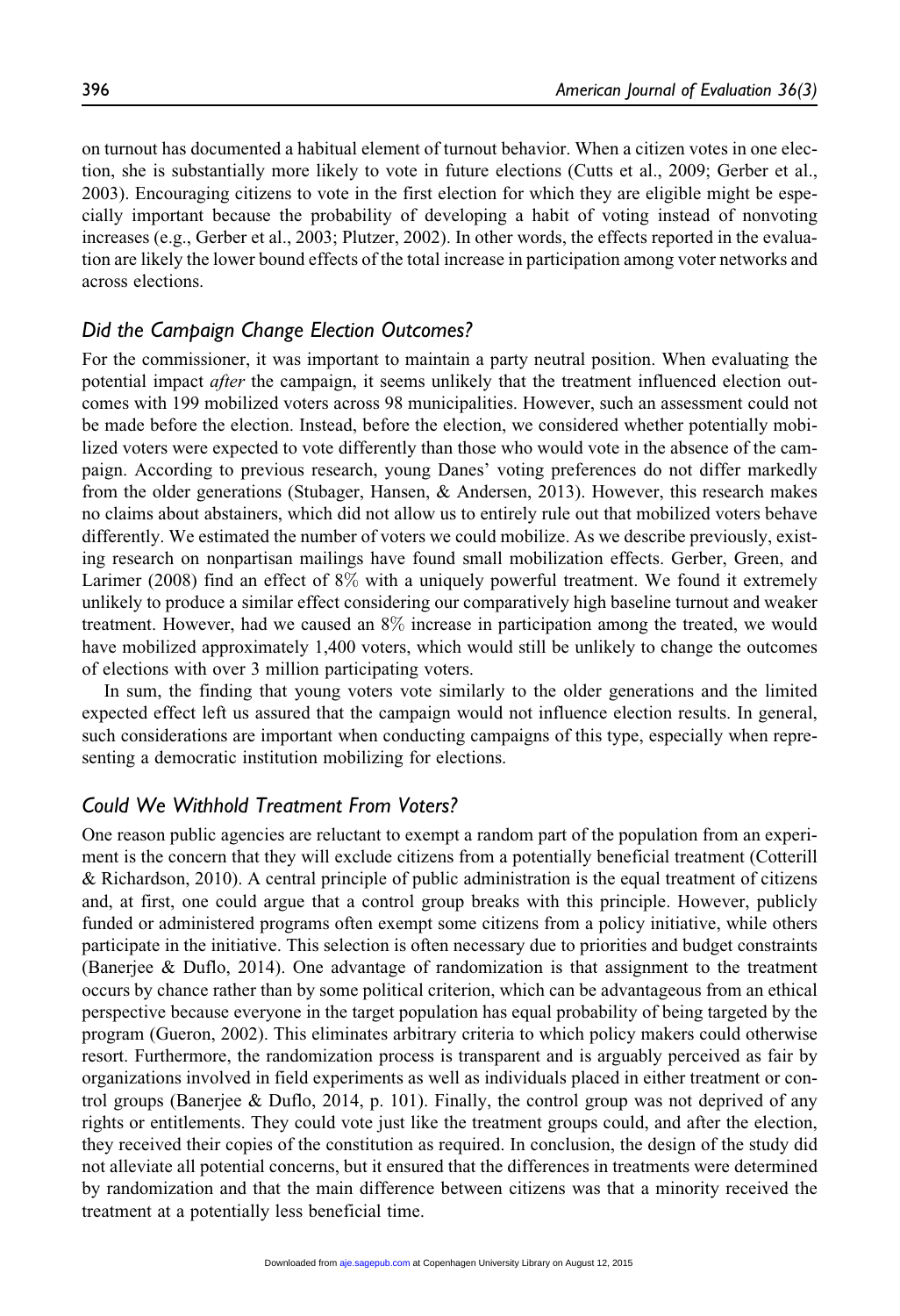## The Impact of the Evaluation

This field experiment has had three substantial consequences for the commissioner's practice of mailing copies of the constitution. First, the commissioner has stopped sending the constitution to citizens on their 18th birthday. Instead, they group young citizens and mail copies of the constitution with an encouragement to vote in the next local, national, or European elections prior to the elections. The commissioner will follow the timing employed in the field experiment going forward. In that way, the evaluation likely influenced the selection of a course of action (Henry, 2003). Second, the commissioner will apply variants of the vivid treatment in the upcoming election. Third, they will implement continuous evaluations of the program similar to the evaluation we presented here. Thereby this evaluation has helped establish evaluative thinking in the organization, where evaluations through field experiments will play a larger role in the years ahead.

Examining the existing practices in different policy areas, experiments are often performed as onetime events, and the results are then used (or not) to implement new programs (Banerjee & Duflo, 2014). However, continuous rigorous testing of programs is indeed important for at least two reasons. First, the effect of this experiment might be contextual: The effects might vary for other elections, years, weekdays, or contexts (Gerber, Green, & Kaplan, 2014). Second, implementing experiments as a part of an organization's program development practice can test different treatments. Experimental results, including the ones presented here, often fuel new questions and ideas that can and should be tested. What was it about the flowchart treatment that mobilized young voters? Was it the cartoonish design, the quiz element, or the humorous content? Could other, more effective treatments be developed? To answer such questions, experiments must be part of ongoing program development, and for some organizations, it might be fruitful to establish long-term relationships with researchers who can provide theoretical and methodological insights. Perhaps the most successful aspect of this experiment was that it paved the way for continued evaluative thinking in the organization.

# Appendix

| Model A        | Model B         | Model C         |
|----------------|-----------------|-----------------|
| 0.03(0.03)     | 0.05(0.04)      | $0.49*$ (0.13)  |
| $0.08*$ (0.03) | $0.09*$ (0.04)  | $0.51* (0.13)$  |
|                | $4.77*$ (0.07)  | $5.20*(0.13)$   |
|                |                 | $-0.63*$ (0.18) |
|                |                 | $-0.64*(0.18)$  |
| $0.99* (0.02)$ | $-2.32*$ (0.06) | $-2.61*$ (0.09) |
| 27,144         | 27,120          | 27,120          |
| .00            | .17             | . 17            |
| $-15,677.90$   | $-13,062.83$    | $-13,054.43$    |
|                |                 |                 |

Table A1. Logistic Regression for the Main Model, Model Controlling for Pretreatment Propensity to Participate, and Model With Treatment and Propensity Interactions.

Note. Coefficients are from a logistic regression of individual participation on the independent variables. Standard errors are given within parentheses. Additional descriptive statistics and robustness tests are available from the authors.  $*_{p}$  < .05 in one-tailed test.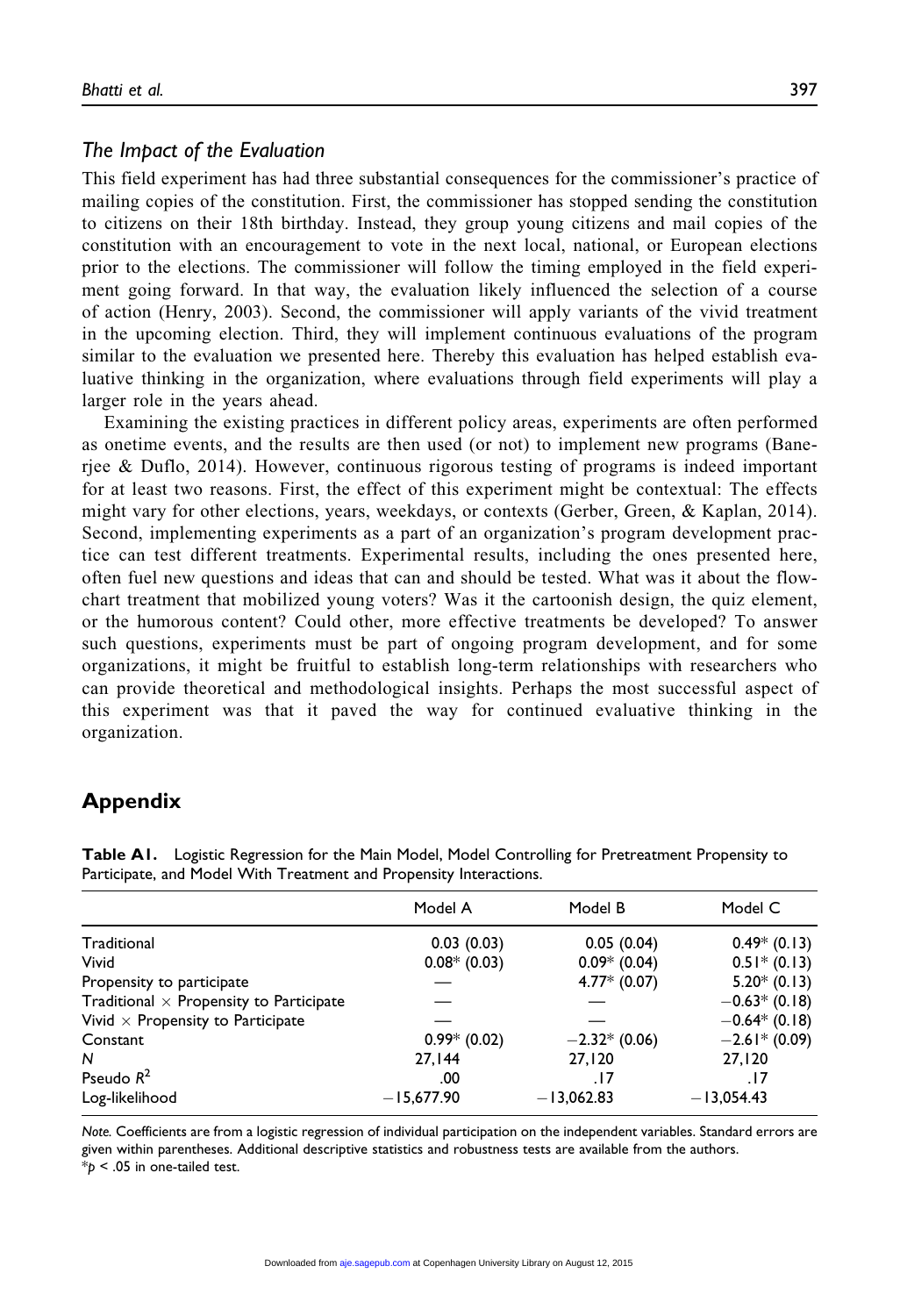## Acknowledgments

An earlier version was presented at the Nordic Political Science Association (NOPSA) Conference 2014 in Gothenburg, Sweden. We thank the workshop participants for their comments. We have received valuable comments from Donald P. Green, Peter Dahler-Larsen, and numerous other colleagues. Finally, we are grateful for excellent research assistance from Mariann Malchau Olsen and Ane Reese Mikkelsen.

## Declaration of Conflicting Interests

The author(s) declared no potential conflicts of interest with respect to the research, authorship, and/or publication of this article.

## Funding

The author(s) disclosed receipt of the following financial support for the research, authorship, and/or publication of this article: The project is funded by the Danish Council for Independent Research (grant no. 12-124983) and the Danish Parliament.

### Note

1. Specifically, we included gender, age in days, ongoing education, completed education, income, ethnicity, citizenship, residential stability, socialeconomic status, distance to the polling station, cohabitation with parents, parental turnout in the previous election interactions between cohabitation and parental turnout, parents' age, parents' education, parents' income, and municipality fixed effects in our model. We estimated a logit regression with robust standard errors. The logit regression has  $N = 9.330$ , log likelihood  $= -4.387.9$ . McFadden's  $R^2 = .20$ .

### References

- Arceneaux, K., & Nickerson, D. W. (2009). Who is mobilized to vote? A re-analysis of 11 field experiments. American Journal of Political Science, 53, 1–16.
- Banerjee, A. V., & Duflo, E. (2014). The experimental approach to development economics. In D. L. Teele (Ed.), Field experiments and their critics: Essays on the uses and abuses of experimentation in the social sciences (pp. 78–114). New Haven, CT: Yale University Press.
- Bhatti, Y., Dahlgaard, J. O., Hansen, J. H., & Hansen, K. M. (2014). Hvem stemte og hvem blev hjemme? Valgdeltagelsen ved kommunalvalget 19. November 2013. Beskrivende analyser af valgdeltagelsen baseret på registerdata (CVAP Working paper, No, 2, Vol. 2014). Copenhagen, Denmark: Department of Political Science, University of Copenhagen.
- Bhatti, Y., & Hansen, K. M. (2010). Valgdeltagelsen ved kommunalvalget 17. November 2009. Beskrivende analyser af valgdeltagelsen baseret på registerdata (CVAP Working paper, No. 3, Vol. 2010). Copenhagen, Denmark: Department of Political Science, University of Copenhagen.
- Bhatti, Y., & Hansen, K. M. (2012). Leaving the nest and the social act of voting: Turnout among first-time voters. Journal of Elections, Public Opinion & Parties, 22, 380–406.
- Bhatti, Y., & Hansen, K. M. (2013). Nydanskernes valgdeltagelse: Effekten af familiestruktur og ghettoer. In J. Elklit & U. Kjær (Eds.), KV09: Analyser af kommunalvalget 2009 (pp. 81–102). Odense, Denmark: Syddansk Universitetsforlag.
- Bhatti, Y., Hansen, K. M., & Wass, H. (2012). The relationship between age and turnout: A roller-coaster ride. Electoral Studies, 31, 588–593.
- Blais, A., Young, R., & Lapp, M. (2000). The calculus of voting: An empirical test. European Journal of Political Research, 37, 181–201.
- Boruch, R. (2005). Preface: Better evaluation for evidence-based policy: Place randomized trials in education, criminology, welfare, and health. The Annals of the American Academy of Political and Social Science, 599, 6–18.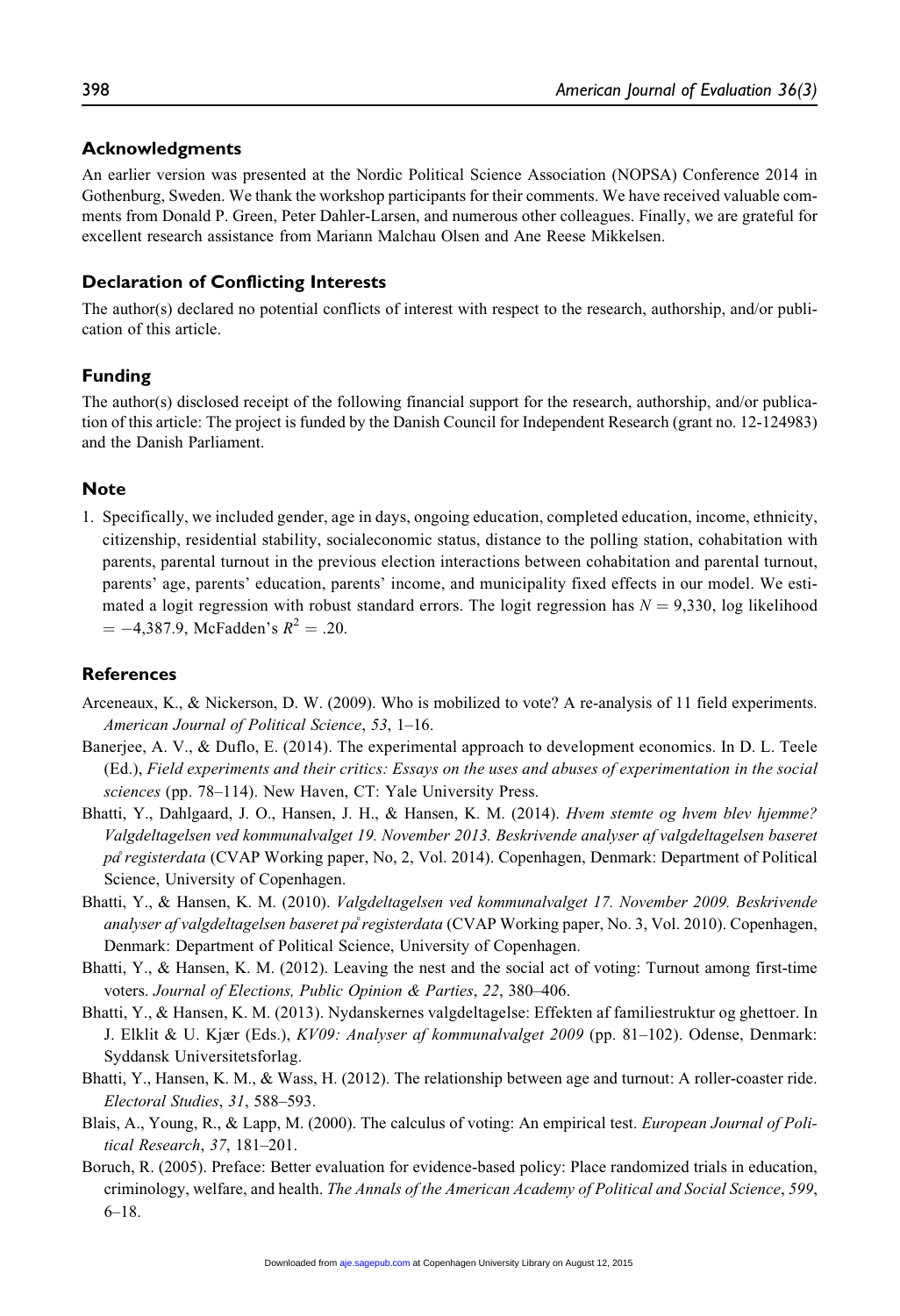- Brewer, P. R., Young, D. G., & Morreale, M. (2013). The impact of real news about ''fake news'': Intertextual processes and political satire. International Journal of Public Opinion Research, 25, 323–343.
- Cao, X. (2010). Hearing it from Jon Stewart: The impact of The Daily Show on public attentiveness to politics. International Journal of Public Opinion Research, 22, 22–46.
- Cotterill, S., & Richardson, L. (2010). Expanding the use of experiments on civic behavior: Experiments with local government as a research partner. The ANNALS of the American Academy of Political and Social Science, 628, 148–164.
- Cutts, D., Fieldhouse, E., & John, P. (2009). Is voting habit forming? The longitudinal impact of a GOTV campaign in the UK. Journal of Elections, Public Opinion and Parties, 19, 251-263.
- Dahler-Larsen, P. (2011). The evaluation society. Stanford, CA: Stanford University Press.
- Dinas, E. (2012). The formation of voting habits. Journal of Elections, Public Opinion & Parties, 22, 431–456.
- Enos, R. D., Fowler, A., & Vavreck, L. (2014). Increasing inequality: The effect of GOTV mobilization on the composition of the electorate. Journal of Politics, 76, 273–288.
- Gerber, A. S., & Green, D. P. (2000). The effects of canvassing, telephone calls, and direct mail on voter turnout: A field experiment. American Political Science Review, 94, 653–663.
- Gerber, A. S., & Green, D. P. (2012). Field experiments: Design, analysis, and interpretation. New York, NY: W. W. Norton.
- Gerber, A. S., Green, D. P., & Kaplan, E. H. (2014). The illusion of learning from observational research. In D. L. Teele (Ed.), Field experiments and their critics: Essays on the uses and abuses of experimentation in the social sciences (pp. 9–32). New Haven, CT: Yale University Press.
- Gerber, A. S., Green, D. P., & Larimer, C. (2008). Social pressure and voter turnout: Evidence from a largescale field experiment. American Political Science Review, 102, 33–48.
- Gerber, A. S., Green, D. P., & Shachar, R. (2003). Voting may be habit-forming: Evidence from a randomized field experiment. American Journal of Political Science, 47, 540–550.
- Green, D. P., & Gerber, A. S. (2008). Get out the vote: How to increase voter turnout. Washington, DC: Brookings Institution Press.
- Green, D. P., McGrath, M. C., & Aronow, P. M. (2013). Field experiments and the study of voter turnout. Journal of Elections, Public Opinion & Parties, 23, 27–48.
- Gueron, J. M. (2002). The politics of random assignment: Implementing studies and affecting policy. In R. Boruch & F. Mosteller (Eds.), Evidence matters: Randomized trials in education research (pp. 15–49). Washington, DC: The Brookings Institution.
- Henry, G. T. (2003). Influential evaluations. American Journal of Evaluation, 24, 515–524.
- Henry, G. T., Smith, A. A., Kershaw, D. C., & Zulli, R. A. (2013). Formative evaluation: Estimating preliminary outcomes and testing rival explanations. American Journal of Evaluation, 34, 465–485.
- International IDEA. (2015). Voter turnout database. Stockholm: The International Institute for Democracy and Electoral Assistance (IDEA).
- Panagopoulos, C. (2010). Affect, social pressure and prosocial motivation: Field experimental evidence of the mobilizing effects of pride, shame and publicizing voting behavior. Political Behavior, 32, 369–386.
- Pedersen, C. B. (2011). The Danish civil registration system. Scandinavian Journal of Public Health, 39, 22–25.
- Plutzer, E. (2002). Becoming a habitual voter: Inertia, resources, and growth in young adulthood. American Political Science Review, 96, 41–56.
- Richard, M. A., Martin, S., Gouvernet, J., Folchetti, G., Bonerandi, J. J., & Grob, J. J. (1999). Humour and alarmism in melanoma prevention: A randomized controlled study of three types of information leaflet. *British* Journal of Dermatology, 140, 909–914.
- Riker, W. H., & Ordeshook, P. C. (1968). A theory of the calculus of voting. American Political Science Review, 62, 25–42.